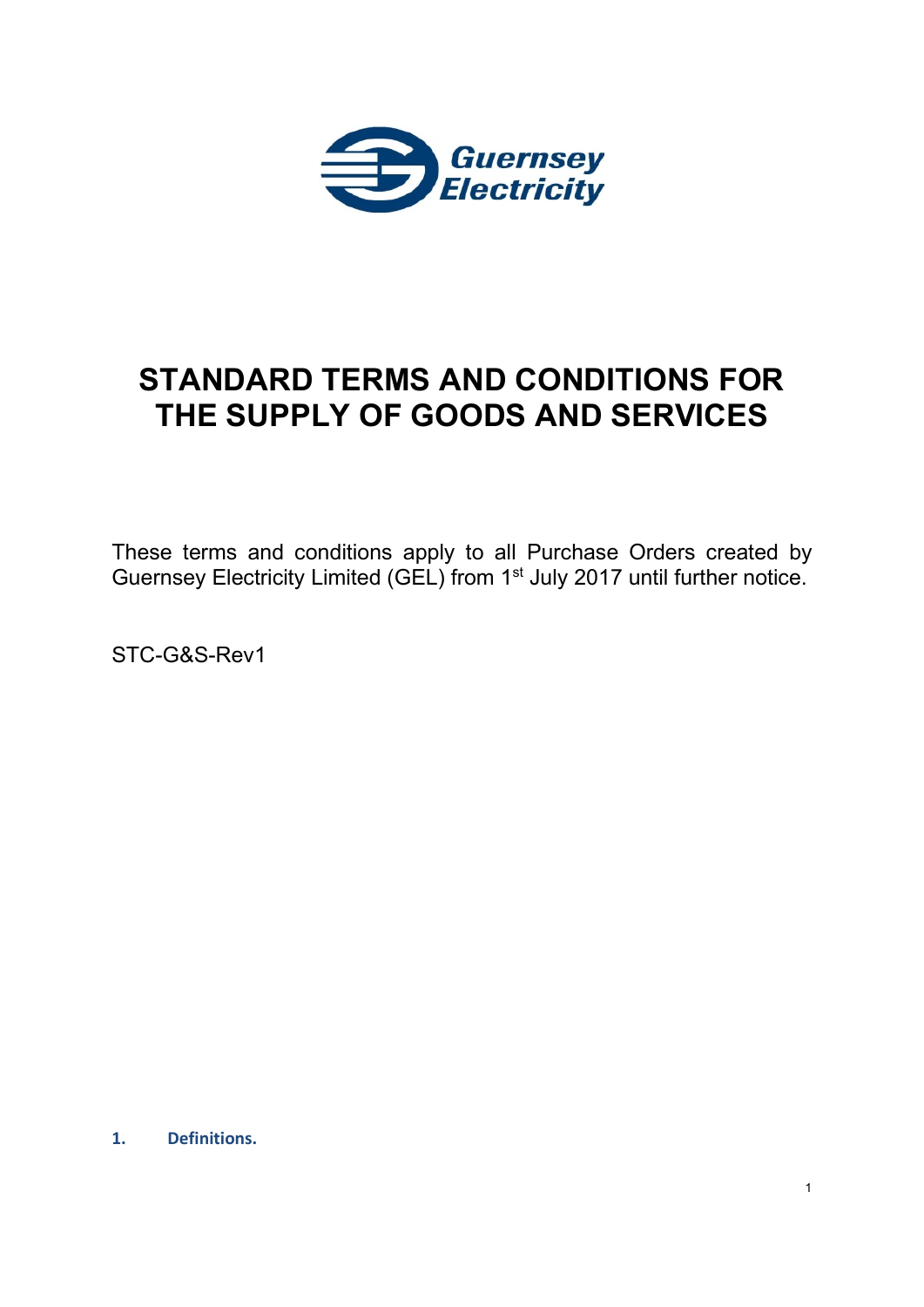In these Conditions, the following definitions apply:

| <b>Business Day:</b>                    | A day (other than a Saturday, Sunday or a public holiday) when banks in<br>Guernsey are open for business.                                                                                                                                                                  |  |
|-----------------------------------------|-----------------------------------------------------------------------------------------------------------------------------------------------------------------------------------------------------------------------------------------------------------------------------|--|
| Commencement<br>Date:                   | Has the meaning set out in clause 3.2.                                                                                                                                                                                                                                      |  |
| Conditions:                             | These terms and conditions (known as STC-G&S-Rev1) as they may be<br>amended periodically in accordance with clause 15.8.                                                                                                                                                   |  |
| Contract:                               | The contract between GEL and the Supplier for the supply of Goods<br>and/or Services in accordance with these Conditions.                                                                                                                                                   |  |
| Deliverables:                           | All documents, products and materials of whatever description to be<br>supplied by or on behalf of the Supplier (including those supplied by its<br>agents, contractors and employees) in relation to the Services and in any<br>form or media.                             |  |
| Enactment:                              | Means any Law, Ordinance, Statutory Instrument, Regulation, any<br>European or United Kingdom legislation which has the force of law<br>within Guernsey, and includes subordinate legislation and/or all codes<br>of practice, directions, recommendations made under them. |  |
| Goods:                                  | The goods (or any part of them) set out in the Contract.                                                                                                                                                                                                                    |  |
| Goods<br>Specification:                 | Either,<br>the GEL specification for the Goods; or<br>the Supplier's specification for the Goods which has been<br>$\bullet$<br>accepted by GEL, and which (in either case) is to be the Contract<br>specification for the Goods.                                           |  |
| Intellectual<br><b>Property Rights:</b> | All intellectual property rights of whatever description, whether<br>registered or unregistered, including applications for and renewals or<br>extensions of such rights, in any part of the world and all rights in<br>confidential information.                           |  |
| Order:                                  | GEL purchase order for the supply of Goods and/or Services, which<br>comprises GEL's written acceptance of the Supplier's offer, estimate or<br>quotation.                                                                                                                  |  |
| Services:                               | The services, including Deliverables, which are to be provided by the<br>Supplier under the Contract and described in the Service Specification                                                                                                                             |  |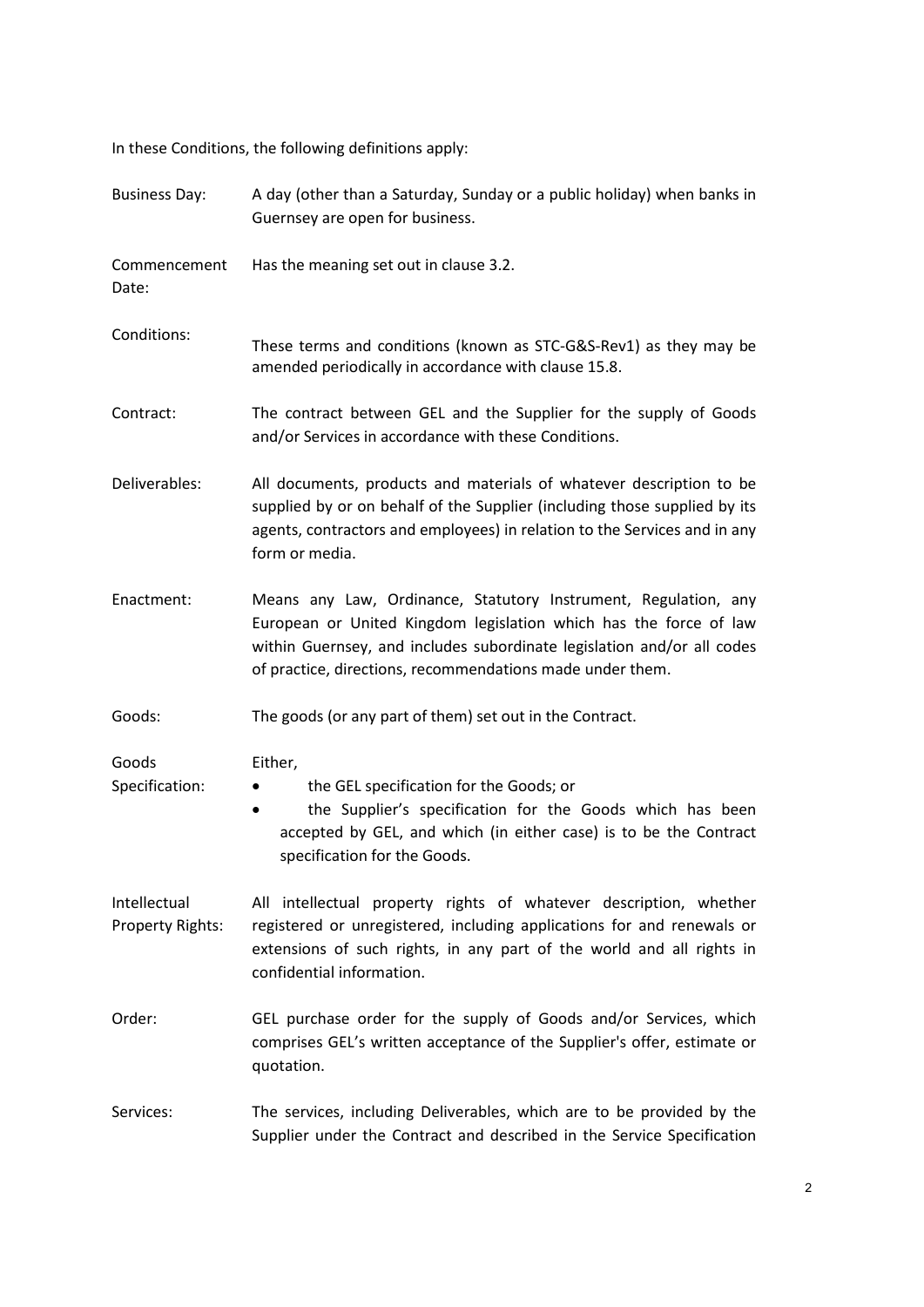and/or Order.

| Service<br>Specification: | The specification for the Services to be performed by the Supplier<br>accepted by GEL (including any written amendments) and identified in<br>any written specification or described or referred to in the Order. |
|---------------------------|-------------------------------------------------------------------------------------------------------------------------------------------------------------------------------------------------------------------|
| GEL:                      | Guernsey Electricity Limited whose address for service is at Electricity<br>House, PO Box 4, Northside, Vale, Guernsey, GY1 3AD.                                                                                  |
| Supplier:                 | The person from whom GEL purchases the Goods and/or Services whose<br>name and address is set out in the Order.                                                                                                   |

# **2. Construction.**

In these Conditions, the following rules apply:

- (a) A person includes a natural person, a corporate or unincorporated body (whether or not having separate legal personality).
- (b) References to a party include the personal representatives, successors or assignees of that party.
- (c) References to an Enactment are to that Enactment as it may be amended or re-enacted.
- (d) Any phrase introduced by the terms 'including', 'include', 'in particular' or any similar expression shall be construed as illustrative and shall not limit the sense of the words preceding those terms.
- (e) A reference to 'writing' or 'written' includes faxes but not e-mails.

# **3. Basis of contract**

- 3.1 An Order issued by GEL constitutes the acceptance by GEL to purchase Goods and/or Services from the Supplier in accordance with these Conditions and any express terms contained in the Order. In the event of any conflict an express term in the Order takes priority over these Conditions.
- 3.2 The Contract will come into existence on the Commencement Date which is the date on the Order issued to the Supplier. The date for the commencement of the supply of the Services will be the Commencement Date or, if different, the date expressly stated in the Order to be that date.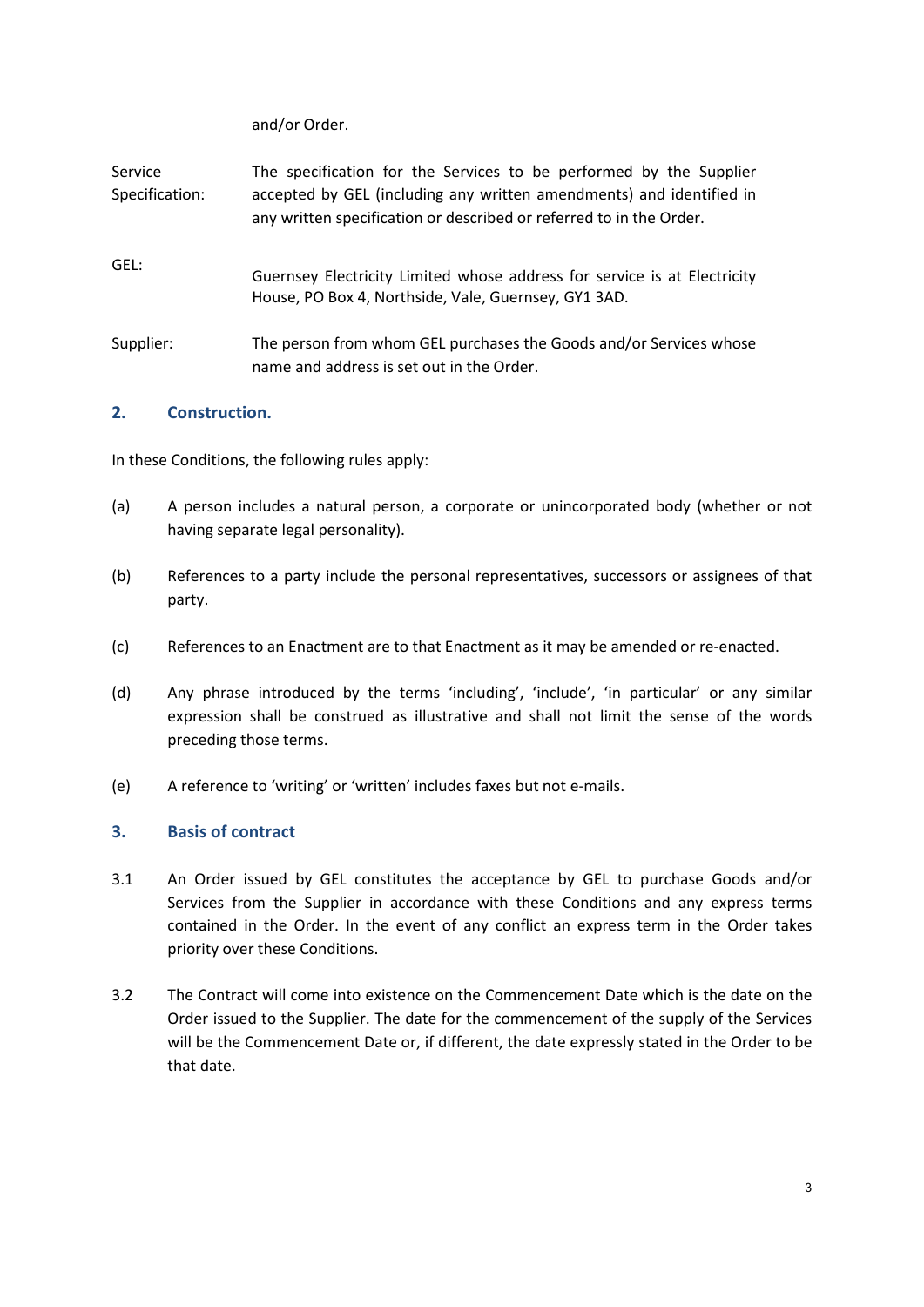- 3.3 These Conditions apply to the Contract to the exclusion of all other terms or conditions that the Supplier seeks to impose or incorporate, whether in its quotation or correspondence or which are implied by trade, custom, practice or by a course of dealing.
- 3.4 These Conditions apply to the supply of both Goods and Services unless otherwise expressly specified.

# **4. Supply of Goods**

- 4.1 The Supplier shall ensure that the Goods shall:
	- (a) correspond with their description and the Goods Specification;
	- (b) be of satisfactory quality within the meaning of the Sale of Goods Act 1979 (as if that Act applied in Guernsey);
	- (c) be fit for any purpose held out by the Supplier in relation to those Goods and any purpose made known by GEL to the Supplier, expressly or by implication, and that GEL relies on the Supplier's skill and judgment as to fitness for purpose;
	- (d) be free from defects in design, materials and workmanship on delivery and remain so for 12 months after delivery;
	- (e) comply with all applicable Enactments and regulatory requirements relating to the manufacture, safety, labelling, packaging, storage, handling and delivery of the Goods.
- 4.2 The Supplier shall ensure that at all times it has and maintains all the licences, permissions, authorisations, consents and permits that it needs to carry out its obligations under the Contract in respect of the Goods.
- 4.3 GEL shall have the right to inspect and test the Goods at any time before delivery.
- 4.4 If following inspection or testing GEL reasonably considers that the Goods do not conform or are unlikely to comply with the Supplier's undertakings at clause 4.1, the Supplier shall promptly take all remedial action as is necessary to ensure compliance.
- 4.5 Notwithstanding any inspection or testing, the Supplier shall remain fully responsible for the Goods and any inspection or testing shall not reduce or otherwise affect the Supplier's obligations under the Contract.
- 4.6 GEL shall have the right to conduct further inspections and tests after the Supplier has carried out any remedial action required under Clause 4.4.

## **5. Delivery of Goods**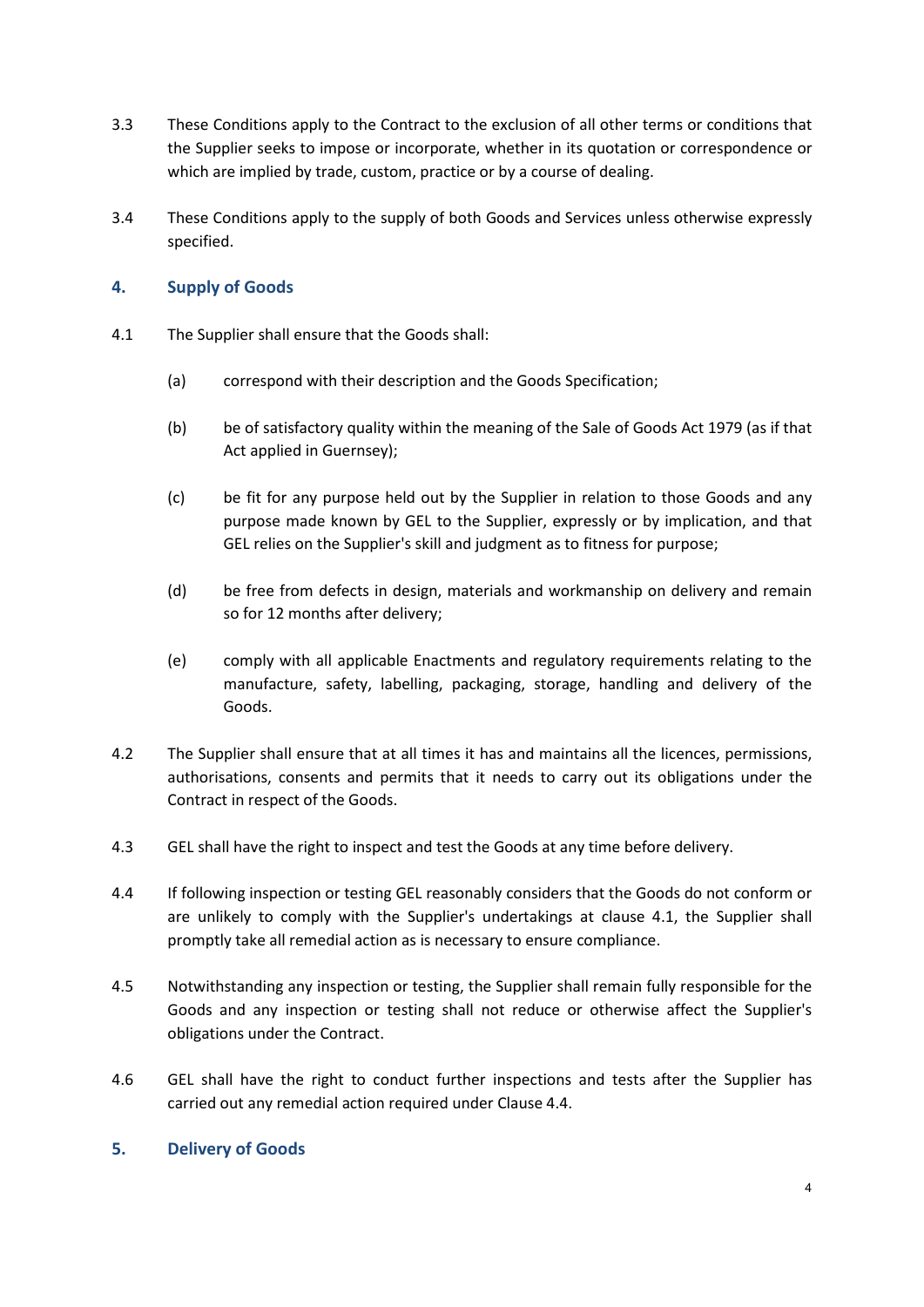- 5.1 The Supplier shall ensure that:
	- (a) the Goods are properly packed and secured in such manner as to enable them to be delivered in good condition;
	- (b) each delivery of the Goods is accompanied by a delivery note which shows:
		- (i) the date of the Order,
		- (ii) the Order reference number,
		- (iii) the type and quantity of the Goods (including the code number of the Goods (where applicable)),
		- (iv) any special storage instructions, and
		- (v) if the Goods are being delivered by instalments, the outstanding balance of Goods remaining to be delivered.
	- (c) if the Supplier requires GEL to return any packaging material for the Goods to the Supplier, that fact must be clearly stated on the delivery note. Any such packaging material shall only be returned to the Supplier at the cost of the Supplier.
- 5.2 The Supplier shall deliver the Goods:
	- (a) on the date specified in the Order or, if no such date is specified, then within 30 days of the date of the Order;
	- (b) to the delivery address set out in the Order unless otherwise instructed by GEL before delivery (Delivery Location);
	- (c) during normal hours of business on a Business Day, unless otherwise instructed by GEL.
- 5.3 Delivery of the Goods shall be completed on the completion of unloading of the Goods at the Delivery Location.
- 5.4 If the Supplier delivers less than the quantity of Goods ordered, GEL may reject the Goods and any rejected Goods shall be returnable at the Supplier's risk and expense. If the Supplier delivers more than the quantity of Goods ordered, GEL shall not be liable to pay for the excess Goods.
- 5.5 The Supplier shall not deliver the Goods in instalments without GEL's prior written consent. Where it is agreed that the Goods are to be delivered by instalments, they may be invoiced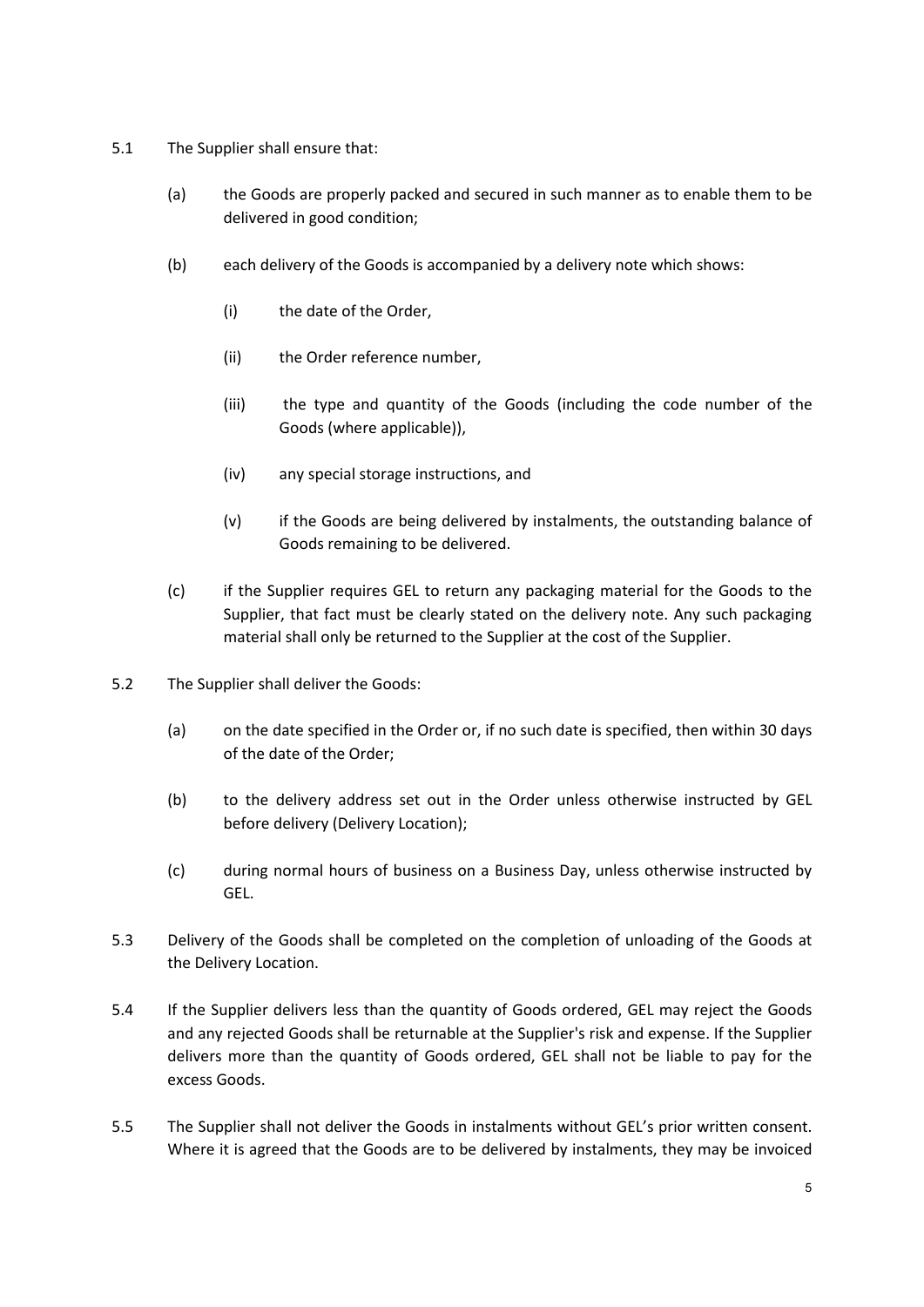and paid for separately. However, failure by the Supplier to deliver any one instalment on time or at all or any defect in an instalment shall entitle GEL to any of its remedies contained in these Conditions including those set out in Clause 7.1.

5.6 Title and risk in the Goods shall pass to GEL on completion of delivery.

## **6. Supply of Services**

- 6.1 The Supplier shall from
	- (a) the Commencement Date or
	- (b) the date set out in the Order (as the case may be)

and for the duration of this Contract provide the Services to GEL in accordance with the terms of the Contract.

- 6.2 The Supplier shall meet any performance dates for the Services specified in the Order or otherwise notified to the Supplier by GEL prior to the date of the Order.
- 6.3 In providing the Services, the Supplier shall:
	- (a) fully co-operate with GEL in relation to the provision of the Services, and comply with all reasonable instructions of GEL:
	- (b) conscientiously perform the Services with all reasonable skill and care in accordance with current best practice in the supply of those Services;
	- (c) use suitably skilled and experienced personnel and apply sufficient resources to perform the Services so to ensure full compliance with the Contract obligations including the Service Specification;
	- (d) ensure that the Deliverables conform with the Service Specification, and are fit for any purpose expressly or impliedly made known to the Supplier by GEL;
	- (e) provide all plant, equipment and other items, (including tools and vehicles) as are required to provide the Services:
	- (f) use good quality goods and materials, and ensure that the Deliverables, and all goods and materials supplied and used in the Services, are free from defects in workmanship, installation and design;
	- (g) obtain and at all times maintain all necessary licences and consents, and comply with all applicable Enactments and in particular observe all health and safety requirements;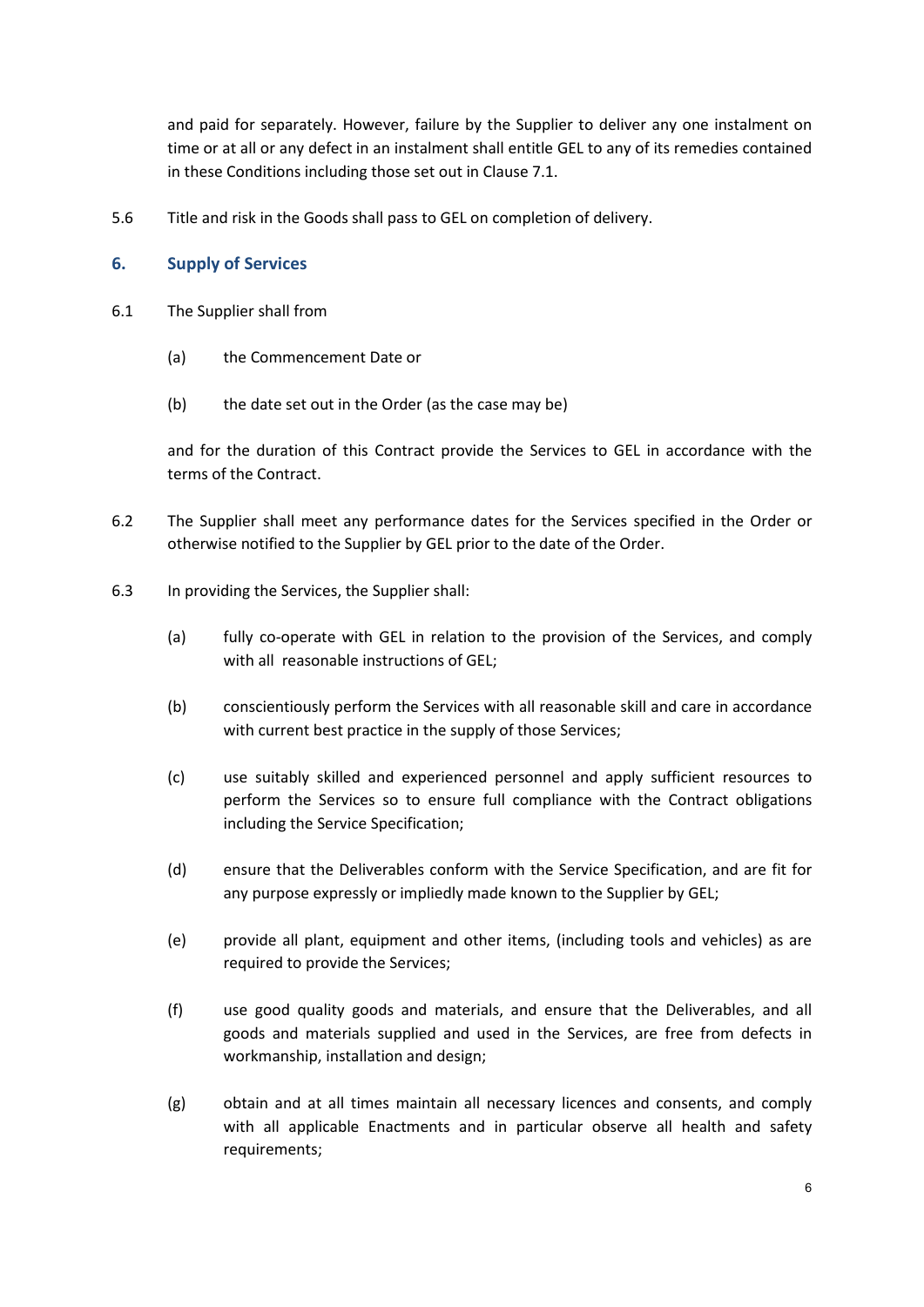- (h) comply with all security, information technology, fire and other GEL policies or procedures that may apply in the provision of the Services or whilst Suppliers personnel are at GEL premises;
- (i) hold all materials, equipment and tools, drawings, specifications and data supplied by GEL to the Supplier (GEL Materials) in safe custody at the Suppliers own risk, maintain GEL Materials in good condition until returned to GEL, and not dispose or use GEL Materials other than in accordance with GEL's written instructions or authorisation.

# **7. GEL remedies**

- 7.1 If the Supplier fails to deliver the Goods and/or perform the Services by the applicable date, GEL shall, without limiting its other rights or remedies, have one or more of the following rights:
	- (a) to terminate the Contract with immediate effect by giving written notice to the Supplier;
	- (b) to refuse to accept any subsequent performance of the Services and/or delivery of the Goods which the Supplier attempts to make;
	- (c) to recover from the Supplier any costs incurred by GEL in obtaining substitute goods and/or services from a third party;
	- (d) where GEL has paid in advance for Services that have not been provided by the Supplier and/or Goods which have not been delivered by the Supplier, to have such sums refunded by the Supplier; and
	- (e) to claim damages for any additional costs, loss or expenses incurred by GEL which are in any way attributable to the Supplier's failure to meet such dates.
- 7.2 If the Goods are not delivered by the applicable date, GEL may, at its option, claim or deduct 5 per cent of the price of the Goods for each week's delay in delivery by way of liquidated damages, up to a maximum of 20 per cent of the total price of the Goods. If GEL exercises its rights under this clause 7.2 it shall not be entitled to any of the remedies set out in clause 7.1 in respect of the Goods' late delivery.
- 7.3 If the Supplier has delivered Goods that do not comply with the undertakings set out in clause 4.1, then, without limiting its other rights or remedies, GEL shall have one or more of the following rights, whether or not it has accepted the Goods:
	- (a) to reject the Goods (in whole or in part) whether or not title has passed and to return them to the Supplier at the Supplier's own risk and expense;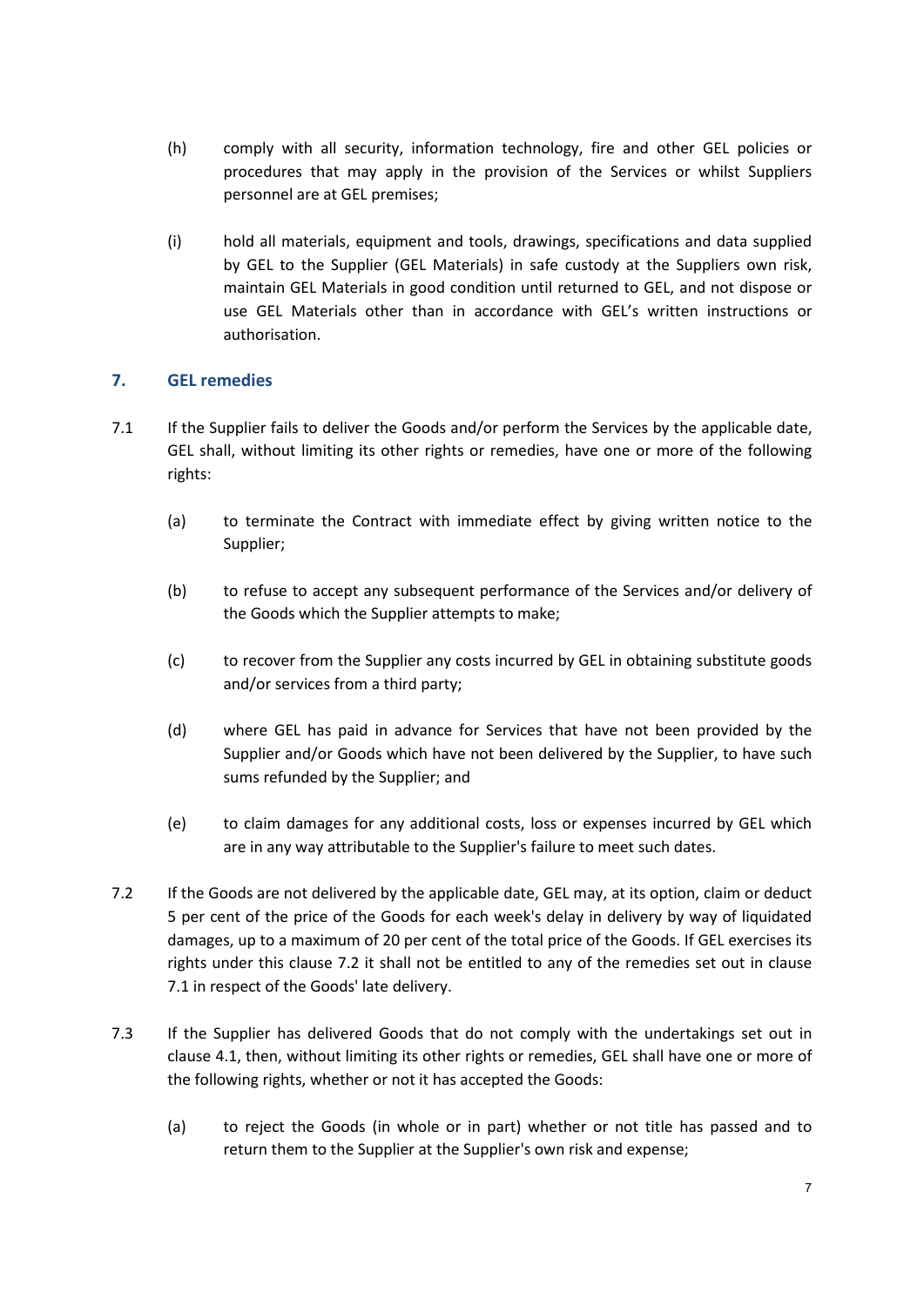- (b) to terminate the Contract with immediate effect by giving written notice to the Supplier;
- (c) to require the Supplier to repair or replace the rejected Goods, or to provide a full refund of the price of the rejected Goods (if paid);
- (d) to refuse to accept any subsequent delivery of the Goods which the Supplier attempts to make;
- (e) to recover from the Supplier any expenditure incurred by GEL in obtaining substitute goods from a third party; and
- (f) to claim damages for any additional costs, loss or expenses incurred by GEL arising from the Supplier's failure to supply Goods in accordance with clause 4.1.
- 7.4 These Conditions shall extend to any substituted or remedial services and/or repaired or replacement goods supplied by the Supplier.
- 7.5 GEL's rights under this Contract are in addition to its rights and remedies implied by statute and the customary law.

# **8. GEL's obligations**

GEL shall:

- 8.1 provide the Supplier with reasonable access at reasonable times to GEL's premises for the purpose of providing the Services;
- 8.2 provide such information as the Supplier may reasonably request for the provision of the Services and GEL considers reasonably necessary for the purpose of providing the Services.

# **9. Charges and payment**

- 9.1 The price for the Goods:
	- (a) shall be the price set out in the Order, or if no price is quoted, the price set out in the Supplier's published price list in force at the Commencement Date; and
	- (b) shall be inclusive of the costs of packaging, insurance and carriage of the Goods, unless otherwise agreed in writing by GEL. No extra charges shall be effective unless agreed in writing and signed by GEL.
	- (c) The charges for the Services shall be set out in the Order, and shall be the full and exclusive remuneration of the Supplier in respect of the performance of the Services. Unless otherwise agreed in writing by GEL, the charges shall include every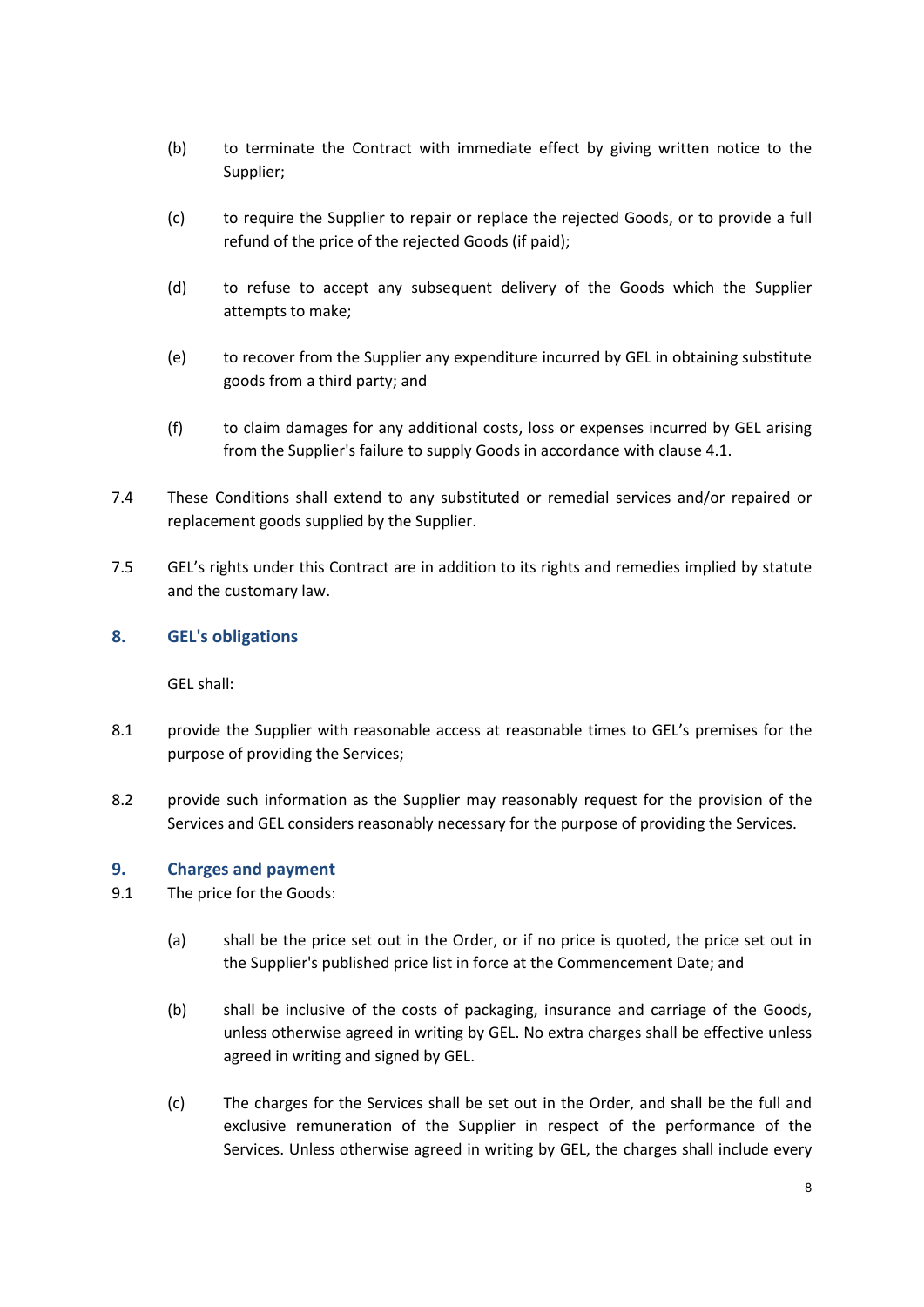cost and expense of the Supplier directly or indirectly incurred in connection with the performance of the Services.

- 9.2 In respect of Goods, the Supplier shall invoice GEL on or at any time after completion of delivery.
- 9.3 In respect of Services, the Supplier shall invoice GEL on completion of the Services.
- 9.4 Each invoice (whether for Goods or Services) shall include such supporting information required by GEL to verify the accuracy of the invoice, including but not limited to the relevant purchase order number.
- 9.5 In consideration of the supply of Goods and/or Services by the Supplier, GEL shall pay the invoiced amounts within 45 days of the date of a correctly rendered invoice to a bank account nominated in writing by the Supplier.
- 9.6 All amounts payable by GEL under the Contract are exclusive of amounts in respect of valued added tax. At the date of these Conditions no value added tax or other goods and services tax (VAT) is chargeable on Goods and Services and the Supplier shall not charge VAT on any supply (no matter where the Goods or Services are supplied from).
- 9.7 In the event that VAT becomes chargeable in Guernsey, and subject to anything to the contrary contained in the relevant Enactment (and any such provision shall prevail over this clause 9.7), the sums stated in the Order are (unless stated otherwise in the Order) deemed to be expressed exclusive of VAT and GEL shall, on receipt of a valid VAT invoice from the Supplier, pay to the Supplier such additional amounts in respect of VAT as are chargeable on the supply of the Goods and/or Services at the same time as payment is due for the supply of the Goods and/or Services.
- 9.8 The Supplier shall maintain complete and accurate records of the time spent and materials used by the Supplier in providing the Services, and the Supplier shall allow GEL to inspect such records at all reasonable times on request.
- 9.9 GEL may, without limiting its other rights or remedies, set off any amount owing to it by the Supplier on any account against any amount payable by GEL to the Supplier under the Contract.

# **10. Intellectual property rights**

10.1 In respect of the Goods and any goods that are transferred to GEL as part of the Services under this Contract, including without limitation the Deliverables or any part of them, the Supplier warrants that it has full clear and unencumbered title to all such items, and that at the date of delivery of such items to GEL, it will have full and unrestricted rights to sell and transfer all such items to GEL.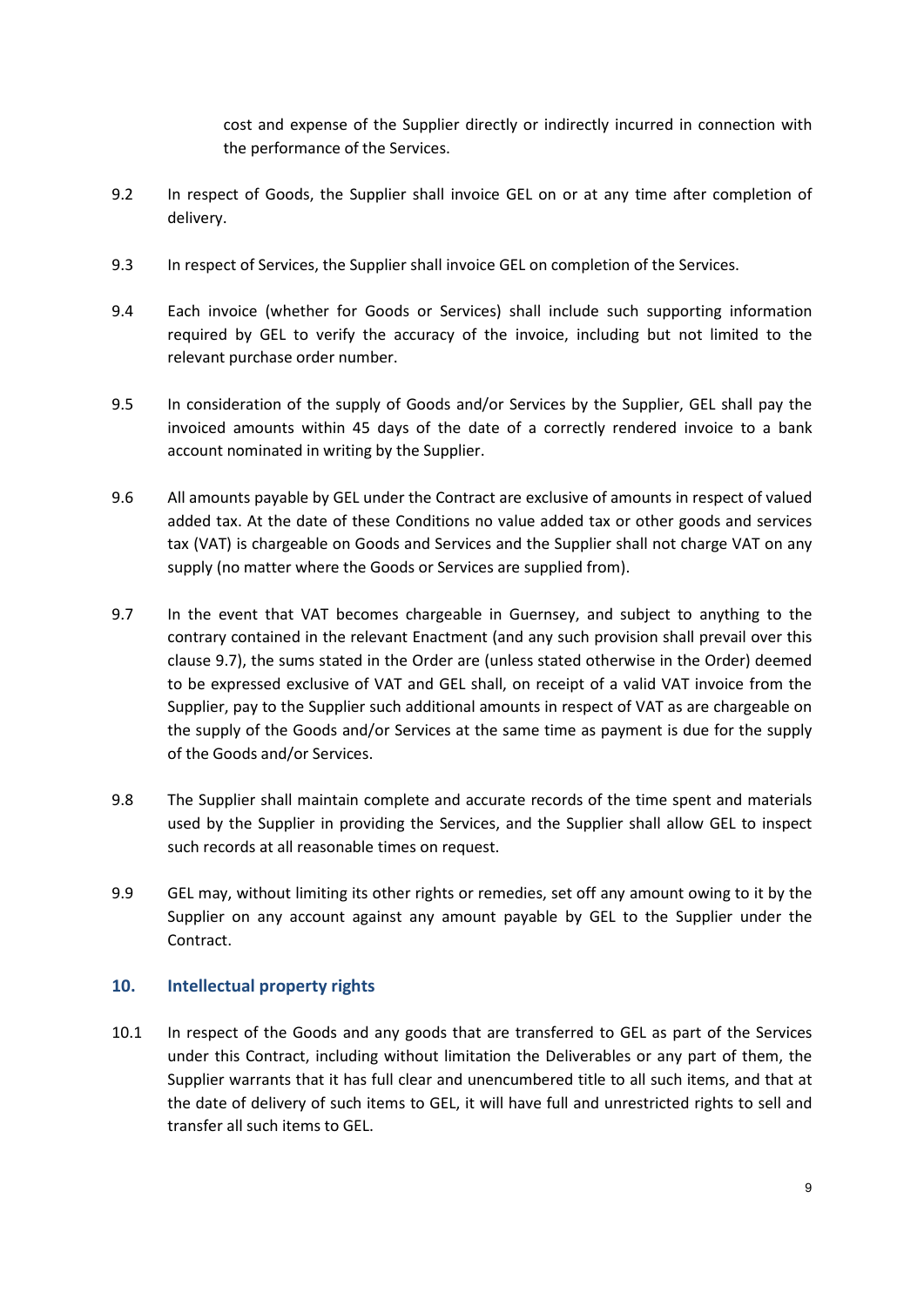- 10.2 Unless expressly agreed otherwise, the Supplier assigns to GEL, free from all third party rights, all Intellectual Property Rights which it holds or owns in relation to or arising from the Services, including the Deliverables.
- 10.3 The Supplier shall obtain waivers of all moral rights in the products, including for the avoidance of doubt the Deliverables, of the Services to which any individual is now or may be at any future time entitled under Part IV of The Copyright (Bailiwick of Guernsey) Ordinance, 2005 or any similar provisions of law in any jurisdiction.
- 10.4 The Supplier shall, promptly at GEL's request, do (or procure to be done) all such further acts and things and the execution of all such other documents as GEL may from time to time require for the purpose of securing for GEL the full benefit of the Contract, including all right, title and interest in and to the Intellectual Property Rights assigned to GEL in accordance with clause 10.2.

# **11. Indemnity**

- 11.1 The Supplier shall keep GEL indemnified in full against all costs, expenses, damages and losses (whether direct or indirect), including any interest, fines, legal and other professional fees and expenses awarded against or incurred or paid by GEL as a result of or in connection with:
	- (a) any claim made against GEL by a third party for death, personal injury or damage to property arising out of, or in connection with, defects in Goods, to the extent that the defect in the Goods is attributable to the acts or omissions of the Supplier, its employees, agents or subcontractors;
	- (b) any claim made against GEL by a third party arising out of, or in connection with, the supply of the Goods or Services, to the extent that such claim arises out of the breach, negligent performance or failure or delay in performance of the Contract by the Supplier, its employees, agents or subcontractors;
	- (c) any claim made against GEL for actual or alleged infringement of a third party's Intellectual Property Rights arising out of, or in connection with, the manufacture, supply or use of the Goods, or receipt, use or supply of the Services; and
	- (d) any claim made against GEL for actual or alleged breach by the Supplier of the Data Protection (Bailiwick of Guernsey) Laws relevant at the time of said breach.
- 11.2 For the duration of the Contract and for the following period of six years, the Supplier shall maintain in force, with a reputable insurance company, professional indemnity insurance, product liability insurance and public liability insurance to cover the liabilities that may arise under or in connection with the Contract and shall, on GEL's request, produce both the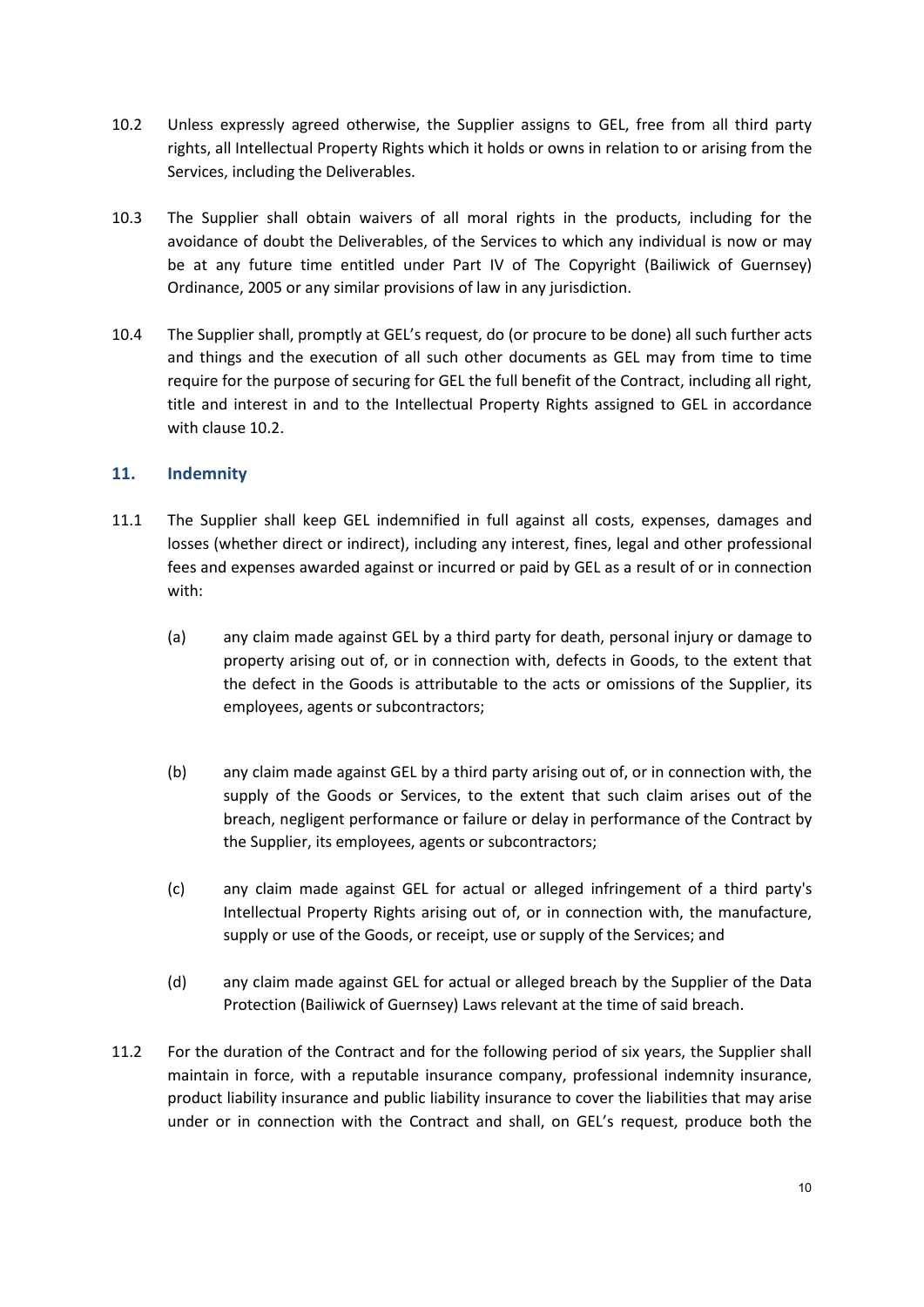insurance certificate giving details of cover and the receipt for the current year's premium in respect of each insurance.

11.3 This clause 11 shall survive termination of the Contract.

# **12. Confidentiality and Data Protection** The Schedule applies

- 12.1 A party (Receiving Party) shall keep in strict confidence all technical or commercial knowhow, specifications, inventions, processes or initiatives which are of a confidential nature and have been disclosed to the Receiving Party by the other party (Disclosing Party), its employees, agents or subcontractors, and any other confidential information concerning the Disclosing Party's business or its products or its services which the Receiving Party may obtain.
- 12.2 The Receiving Party shall restrict disclosure of such confidential information to such of its employees, agents or subcontractors as need to know it for the purpose of discharging the Receiving Party's obligations under the Contract, and shall ensure that such employees, agents or subcontractors are subject to obligations of confidentiality corresponding to those which bind the Receiving Party.
- 12.3 The Supplier shall at all times comply fully with the requirements of the relevant Data Protection (Bailiwick of Guernsey) Laws. This includes but is not limited to the secure handling of any personal data obtained by the Supplier and belonging to GEL which must be managed by the Supplier's data processors or data controllers in accordance with any relevant/applicable Data Protection legislation (whether in Guernsey or the United Kingdom). This includes formally notifying GEL as soon as is practicably possible if a breach or loss of personal data belonging to GEL occurs due to the Supplier's actions.
- 12.4 This clause 12 shall survive termination of the Contract.

# **13. Termination**

- 13.1 Without limiting its other rights or remedies, GEL may terminate the Contract with immediate effect by giving written notice to the Supplier if:
	- (a) the Supplier commits a material or persistent breach of the Contract and (if such a breach is remediable) fails to remedy that breach within 30 days of receipt of notice in writing of the breach;
	- (b) the Supplier suspends, or threatens to suspend, payment of its debts or is unable to pay its debts as they fall due or admits inability to pay its debts or is deemed unable to pay its debts or as having no reasonable prospect of so doing;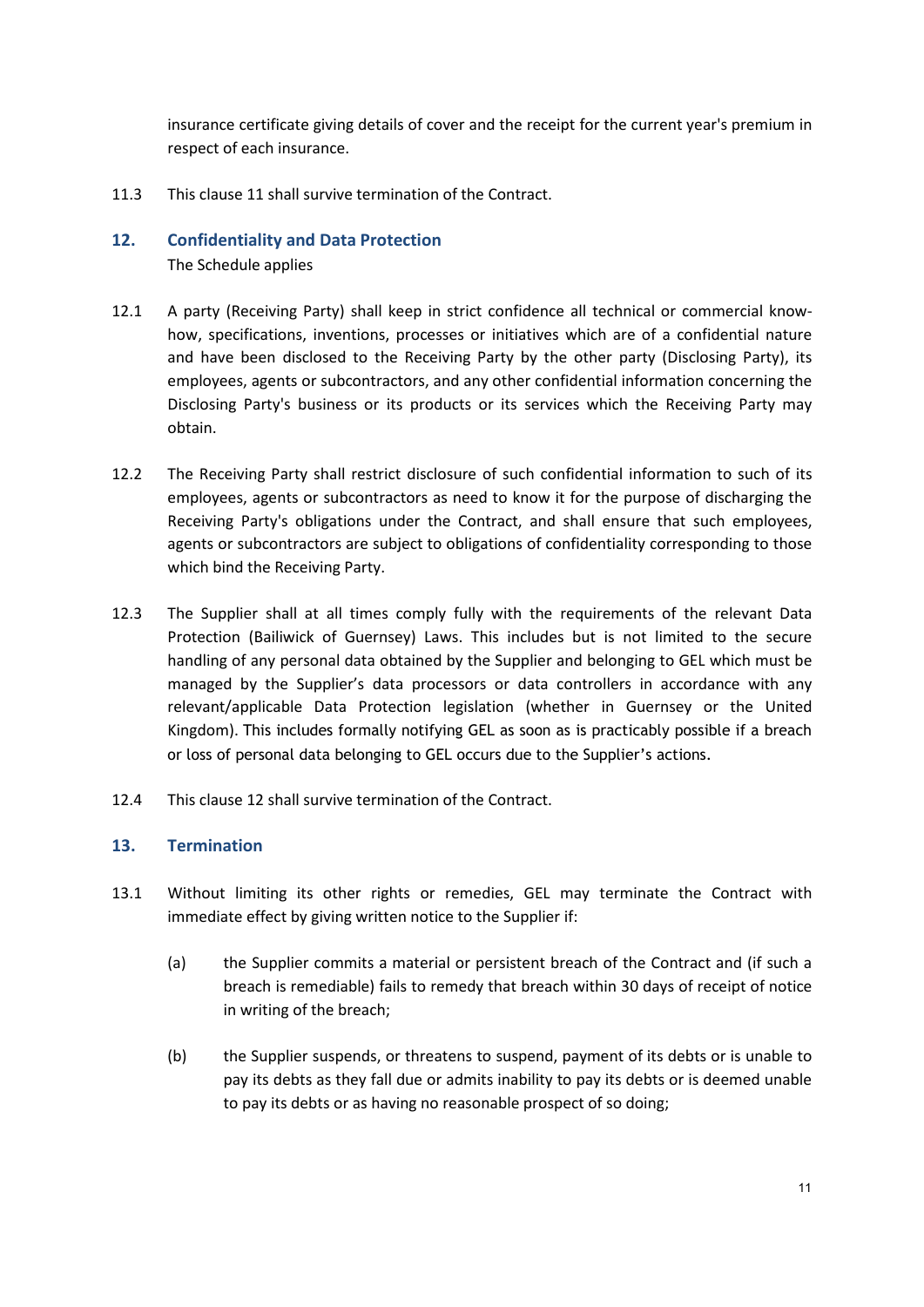- (c) the Supplier commences negotiations with all or any class of its creditors with a view to rescheduling any of its debts, or makes a proposal for or enters into any compromise or arrangement with its creditors or is in a state of désastre;
- (d) a petition is filed, a notice is given, a resolution is passed, or an order is made, for or in connection with the winding up of the Supplier (being a company) other than for the sole purpose of a scheme for a solvent amalgamation of the Supplier with one or more other companies or the solvent reconstruction of the Supplier;
- (e) the Supplier (being an individual) is the subject of a bankruptcy petition order;
- (f) a creditor or encumbrancer of the Supplier attaches or takes possession of, or a distress, execution, sequestration or other such process is levied or enforced on or sued against, the whole or any part of its assets and such attachment or process is not discharged within 14 days;
- (g) an application is made to court, or an order is made, for the appointment of an administrator or if a notice of intention to appoint an administrator is given or if an administrator is appointed over the Supplier (being a company);
- (h) a floating charge holder over the assets of the Supplier (being a company) has become entitled to appoint or has appointed an administrative receiver;
- (i) a person becomes entitled to appoint a receiver over the assets of the Supplier or a receiver is appointed over the assets of the Supplier or a receiving order made over its real property;
- (j) any event occurs, or proceeding is taken, with respect to the Supplier in any jurisdiction to which it is subject that has an effect equivalent or similar to any of the events mentioned in clause 13.1(a) to (j) inclusive;
- (k) the Supplier suspends or threatens to suspend, or ceases or threatens to cease to carry on, all or a substantial part of its business; or
- (l) the Supplier (being an individual) dies or, by reason of illness or incapacity (whether mental or physical), is incapable of managing his own affairs or becomes a patient under any mental health legislation.
- 13.2 Without limiting its other rights or remedies, GEL may terminate the Contract:
	- (a) in respect of the supply of Services, by giving the Supplier 30 days written notice; and
	- (b) in respect of the supply of Goods, with immediate effect by giving written notice to the Supplier, prior to the Delivery of those Goods and in which case GEL shall not be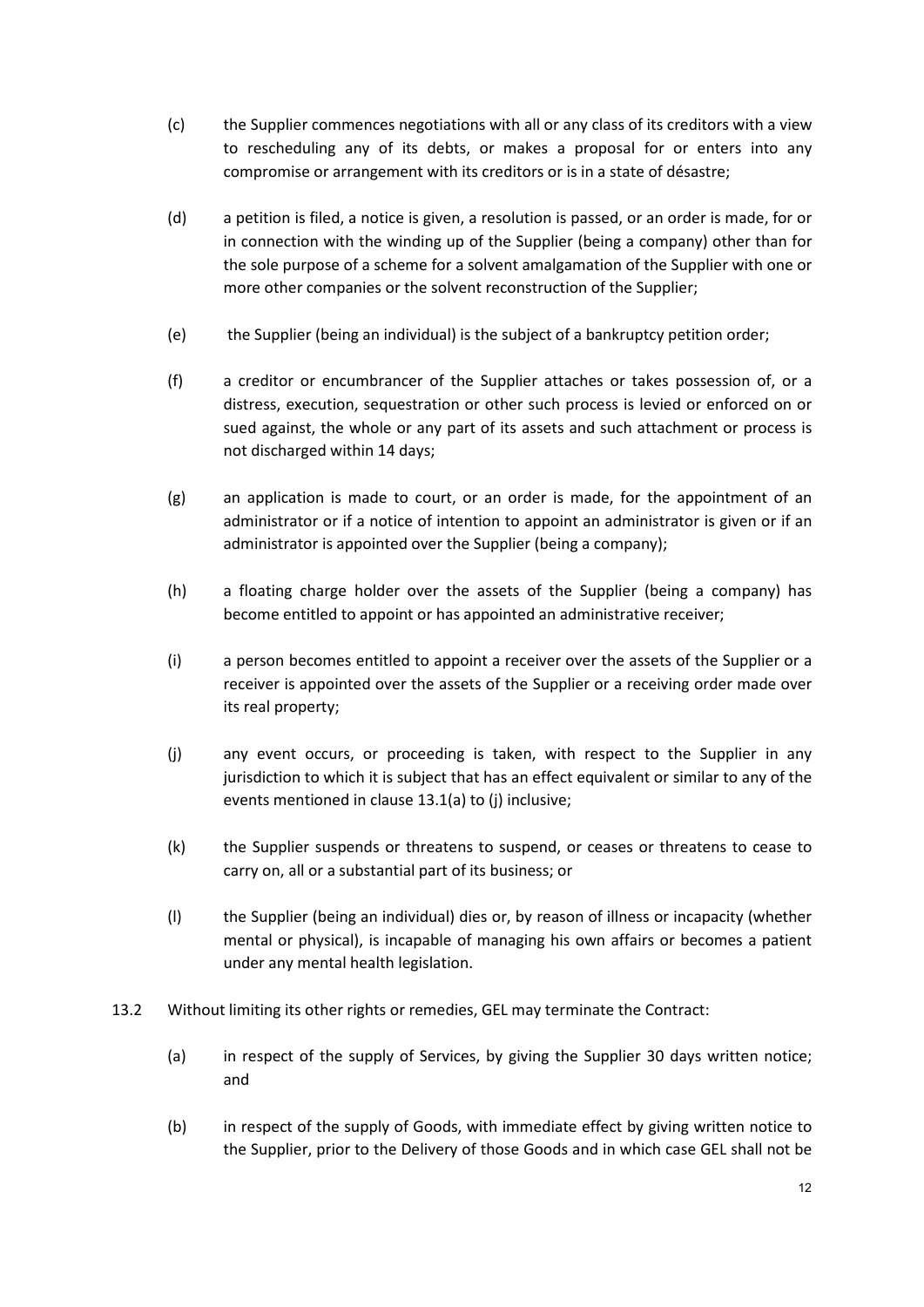required to pay the Supplier compensation for the loss of anticipated profits or any consequential loss.

13.3 In any of the circumstances in these Conditions in which GEL may terminate the Contract, where both Goods and Services are supplied, GEL may instead terminate part of the Contract in respect of the Goods, or in respect of the Services, and the Contract shall continue in respect of the remaining supply.

## **14. Consequences of termination**

On termination of the Contract or any part of it for any reason:

- 14.1 where the Services are terminated, the Supplier shall immediately deliver to GEL all Deliverables, whether or not then complete, and return all GEL Materials. If the Supplier fails to do so, then GEL may without limiting its other rights or remedies enter the Supplier's premises and take possession of them. Until they have been returned or delivered, the Supplier shall be solely responsible for their safe keeping and will not use them for any purpose not connected with this Contract;
- 14.2 the accrued rights and remedies of the parties as at termination shall not be affected, including the right to claim damages in respect of any breach of the Contract which existed at or before the date of termination; and
- 14.3 clauses which expressly or by implication have effect after termination shall continue in full force and effect.

#### **15. General**

#### 15.1 **Force Majeure**

Neither party shall be liable to the other as a result of any delay or failure to perform its obligations under the Contract if and to the extent such delay or failure is caused by an event or circumstance which is beyond the reasonable control of that party which by its nature could not have been foreseen by such a party or if it could have been foreseen was unavoidable. If such event or circumstances prevent the Supplier from supplying the Goods and/or Services for more than 12 weeks, GEL shall have the right, without limiting its other rights or remedies, to terminate this Contract with immediate effect by giving written notice to the Supplier.

#### 15.2 **Assignment and subcontracting:**

(a) The Supplier shall not assign, transfer, charge, subcontract or deal in any other manner with all or any of its rights or obligations under the Contract without the prior written consent of GEL.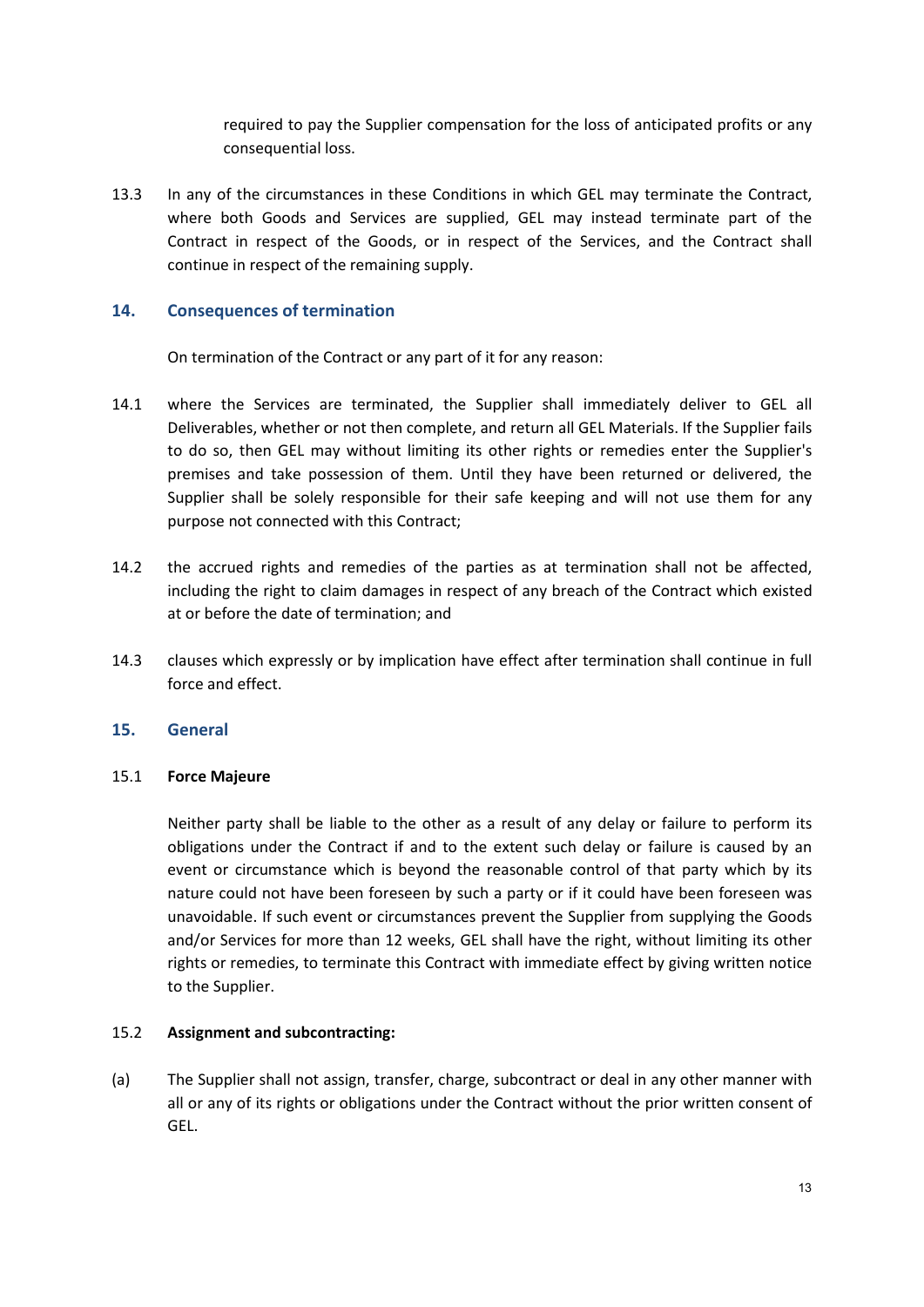(b) GEL may at any time assign, transfer, charge, subcontract, or deal in any other manner with all or any of its rights under the Contract and may subcontract or delegate in any manner any or all of its obligations under the Contract to any third party or agent.

## 15.3 **Notices:**

- (a) Any notice or other communication required to be given to a party under or in connection with this Contract shall be in writing and shall be delivered to the other party personally, sent by fax or sent by prepaid post (using first class where available), recorded delivery or by commercial courier, and in relation to the Supplier at its registered office (if a company) or (in any other case) its principal place of business, and in the case of GEL to the address for service given in Clause 1 and marked for the attention of the Procurement Manager.
- (b) Any notice or communication shall be deemed to have been duly received if delivered personally, when left at the address referred to above or, if sent by prepaid post (using first class if available) or recorded delivery, at 10.00 am on the second Business Day after posting, or if delivered by commercial courier, on the date and at the time that the courier's delivery receipt is signed, or if sent by fax, on the next Business Day after transmission.
- (c) This clause 15.3 shall not apply to the service of any proceedings or other documents in any legal action.
- (d) For the purposes of this clause, "writing" shall not include e-mails and for the avoidance of doubt notice given under this Contract shall not be validly served if sent by e-mail.

# 15.4 **Waiver and cumulative remedies:**

- (a) A waiver of any right under the Contract is only effective if it is in writing and shall not be deemed to be a waiver of any subsequent breach or default. No failure or delay by a party in exercising any right or remedy under the Contract or by law shall constitute a waiver of that or any other right or remedy, nor preclude or restrict its further exercise. No single or partial exercise of such right or remedy shall preclude or restrict the further exercise of that or any other right or remedy.
- (b) Unless specifically provided otherwise, rights arising under the Contract are cumulative and do not exclude rights provided by law.

#### 15.5 **Severance:**

(a) If a court or any other competent authority finds that any provision (or part of any provision) of the Contract is invalid, illegal or unenforceable, that provision or part-provision shall, to the extent required, be deemed deleted, and the validity and enforceability of the other provisions of the Contract shall not be affected.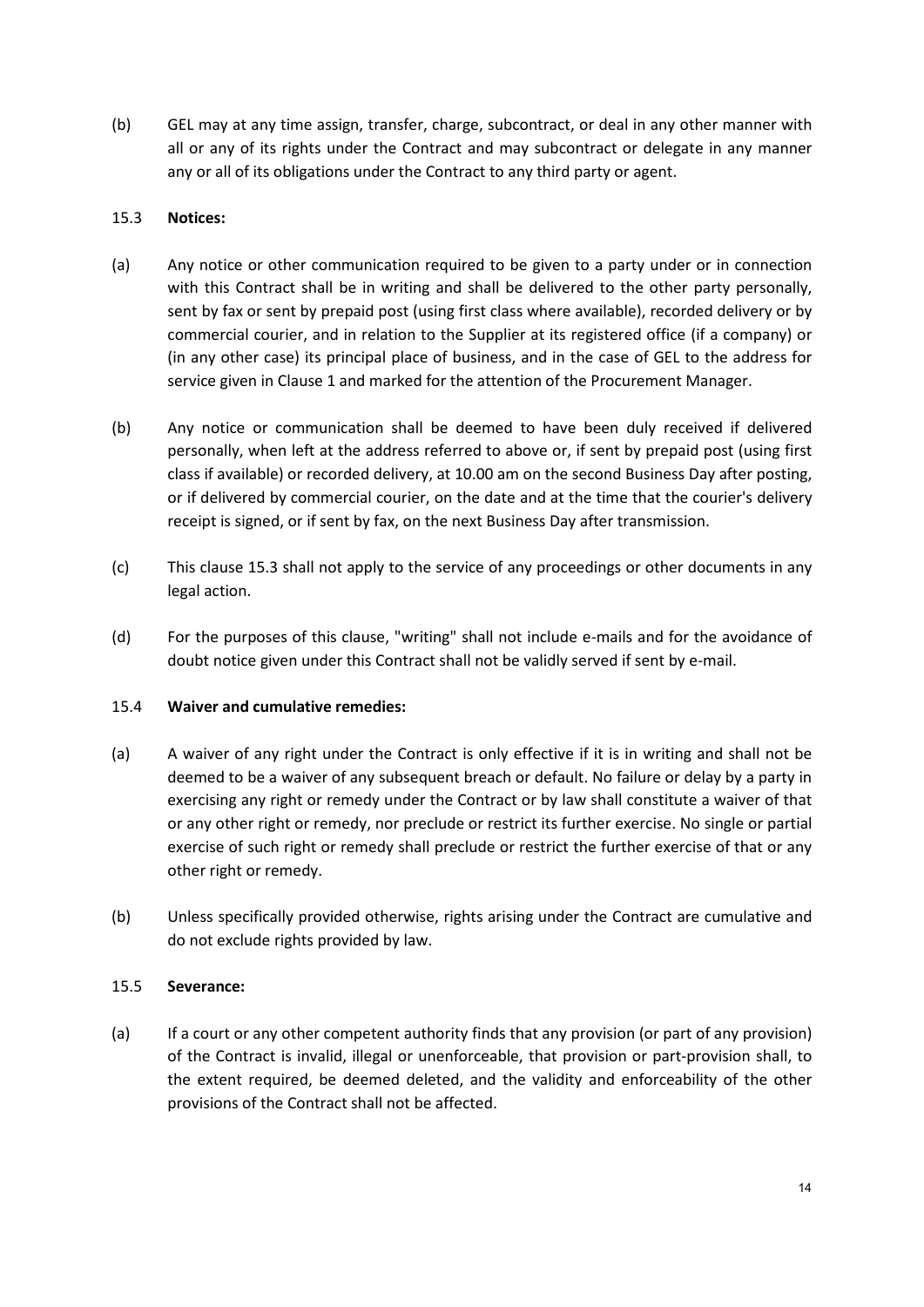(b) If any invalid, unenforceable or illegal provision of the Contract would be valid, enforceable and legal if some part of it were deleted, the provision shall apply with the minimum modification necessary to make it legal, valid and enforceable.

## 15.6 **No partnership:**

Nothing in the Contract is intended to, or shall be deemed to, constitute a partnership or joint venture of any kind between any of the parties, nor constitute any party the agent of another party for any purpose. No party shall have authority to act as agent for, or to bind, the other party in any way.

## 15.7 **Third parties:**

A person who is not a party to the Contract shall not have any rights under or in connection with it.

## 15.8 **Variation:**

Any variation, including any additional terms and conditions, to the Contract shall only be binding when agreed in writing and signed by GEL.

## 15.9 **Governing law and jurisdiction:**

The Contract, and any dispute or claim arising out of or in connection with it or its subject matter or formation (including non-contractual disputes or claims), shall be governed by, and construed in accordance with, Guernsey law, and the parties irrevocably submit to the exclusive jurisdiction of the courts of Guernsey.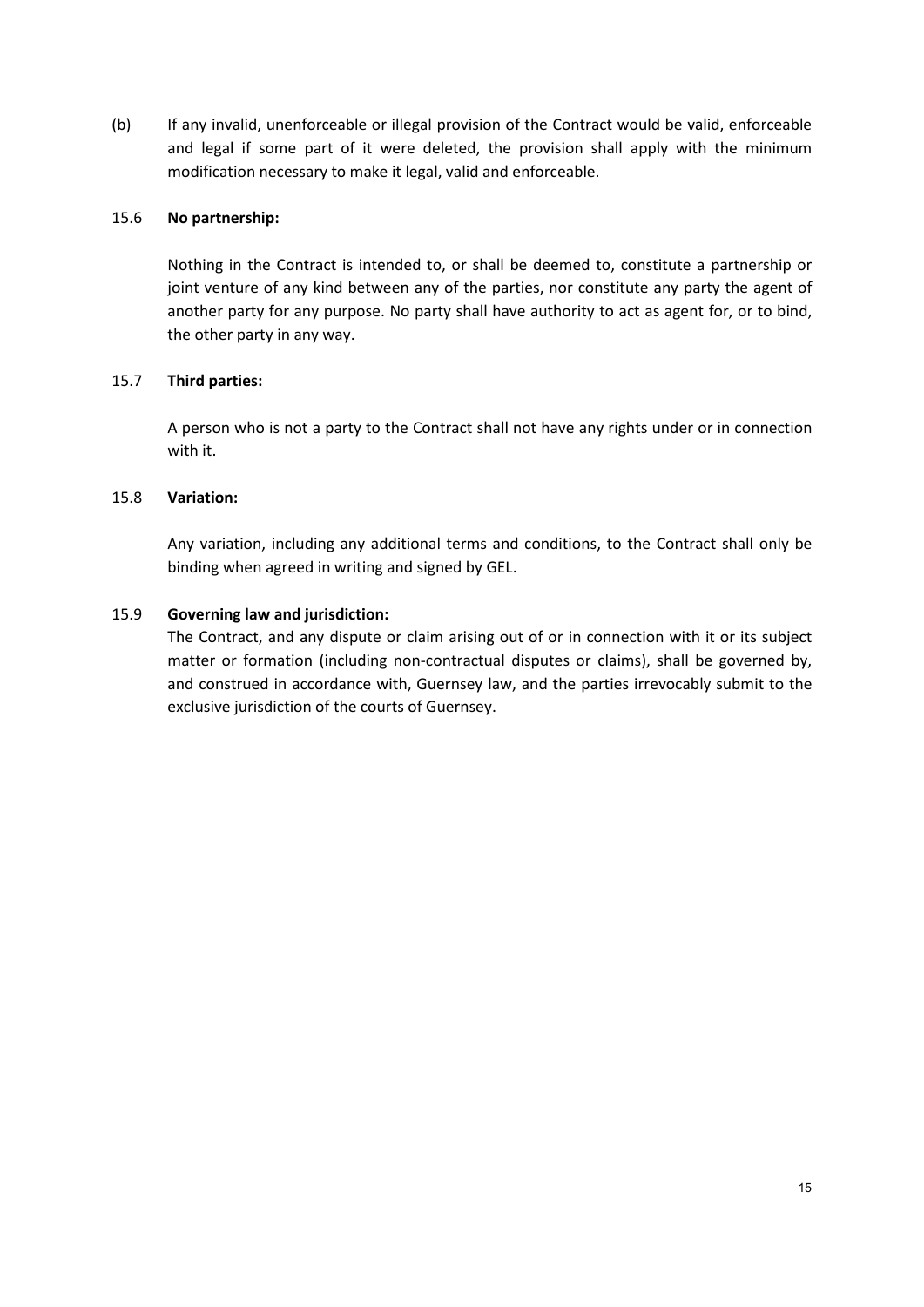## **SCHEDULE 1 – DATA PROTECTION**

## **Definitions**

1. In this Schedule the following expressions have the following meanings;

"**Appendix**" means the appendix to this Schedule;

"**Authority**" means the Data Protection Authority established under Part IV of the Data Protection Legislation;

**"Contractor Personnel"** means all directors, officers, employees, agents, consultants and contractors of the Processor and/or of any Sub-processor engaged in the performance of its obligations under this Schedule;

**"Controller"**, "**Data Protection Officer"**, "**Data Subject"**, "**Personal Data"**, "**Personal Data Breach"**, "**processing**", "**Processor"** and "**Data Protection Officer"** all have the meanings given to them in the Data Protection Legislation;

**"Data Loss Event"** means any event that results, or may result, in unauthorised access to Personal Data held by the Processor under this Schedule, and/or actual or potential loss and/or destruction of Personal Data in breach of this Contract, including any Personal Data Breach;

**"Data Protection Impact Assessment"** means an assessment undertaken by the Controller under section 44 of the Data Protection Legislation;

**"Data Protection Legislation"** means the Data Protection (Guernsey) Law, 2017;

**"Data Subject Access Request"** means a request made by, or on behalf of, a Data Subject under Part III of the Data Protection Legislation;

"**Prior Consultation**" means consultation between the Controller and the Authority under sections 45 or 46 of the Data Protection Legislation;

**"Protective Measures"** means appropriate technical and organisational measures which may include pseudonymising and encrypting Personal Data, ensuring confidentiality, integrity, availability and resilience of systems and services, ensuring that availability of and access to Personal Data can be restored in a timely manner after an incident, and regularly assessing and evaluating the effectiveness of the such measures adopted by it; and

**"Sub-processor"** means any third party appointed to process Personal Data on behalf of the Processor related to this Schedule.

#### **Scope of processing**

- 2.The Parties acknowledge that for the purposes of the Data Protection Legislation and in this Schedule, GEL is the Controller and [ ] is the Processor.
- 3.The only processing of Personal Data that the Processor is authorised to undertake under the Contract is that which is described in the Appendix, and which it has been instructed in writing to undertake by the Controller.
- 4.The Processor shall notify the Controller immediately if it considers that any of the Controller's instructions infringe the Data Protection Legislation.
- 5. The Processor shall provide all assistance to the Controller as the Controller may reasonably require in the preparation of any Data Protection Impact Assessment or the undertaking of any Prior Consultation in either event prior to commencing any processing.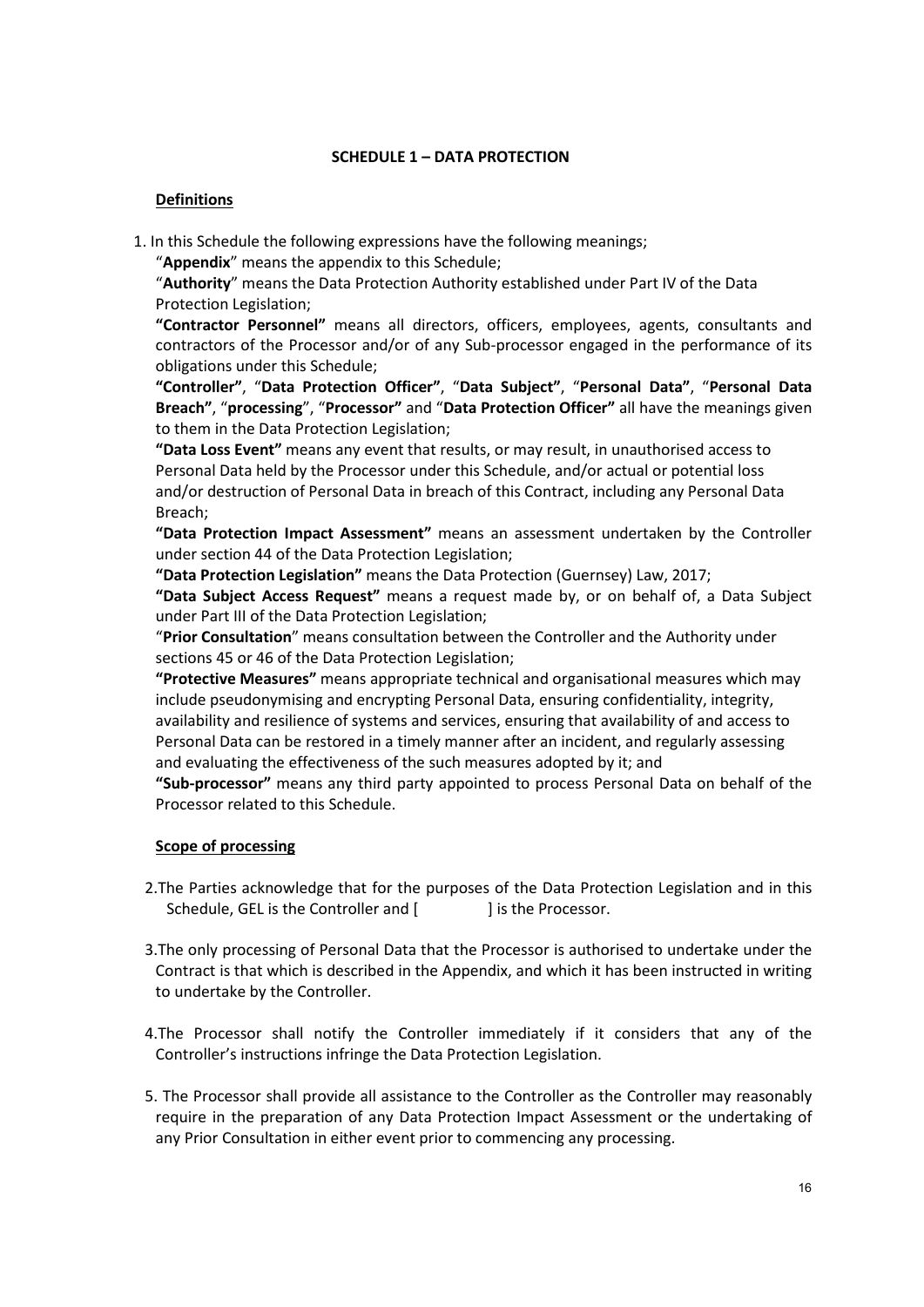## **Processor's obligations**

- 6. The Processor shall, in relation to any Personal Data it processes under the Contract:
	- (a) process that Personal Data only in accordance with the Appendix unless required to do otherwise by law in which event it must immediately inform the Controller;
	- (b) ensure that it has in place Protective Measures, which have been reviewed and approved by the Controller as appropriate to protect against a Data Loss Event having taken account of the:
		- (i) nature of the data to be protected;
		- (ii) harm that might result from a Data Loss Event;
		- (iii) state of technological development; and
		- (iv) cost of implementing any measures;
	- (c) ensure that:

(i) the Contractor Personnel do not process Personal Data except in accordance with the Appendix;

(ii) it takes all reasonable steps to ensure the reliability and integrity of any Contractor Personnel who have access to the Personal Data and ensure that they:

(A) are aware of and comply with the Processor's duties under this Schedule;

(B) are subject to appropriate confidentiality undertakings with the Processor or any Sub-processor;

(C) are informed of the confidential nature of the Personal Data and do not publish, disclose or divulge any of the Personal Data to any third party unless directed in writing to do so by the Controller or as otherwise permitted by this Schedule; and

(D) have undergone adequate training in the use, care, protection and handling of Personal Data; and

(d) not transfer Personal Data outside of the EU unless the prior written consent of the Controller has been obtained and the following conditions are fulfilled:

(i) the Controller or the Processor has provided appropriate safeguards in relation to the transfer (whether in accordance with GDPR Article 46 or LED Article 37) as determined by the Controller;

(ii) the Data Subject has enforceable rights and effective legal remedies;

(iii) the Processor complies with its obligations under the Data Protection Legislation by providing an adequate level of protection to any Personal Data that is transferred (or, if it is not so bound, uses its best endeavours to assist the Controller in meeting its obligations); and

(iv) the Contractor complies with any reasonable instructions notified to it in advance by the Customer with respect to the processing of the Personal Data; and

(e) at the written direction of the Controller, delete or return Personal Data (and any copies of it) to the Controller on termination of the Contract unless the Processor is required by law to retain the Personal Data.

# **Data Subject Access Requests**

7. Subject to clause 8, the Processor shall notify the Controller immediately if it

(a) receives a Data Subject Access Request (or purported Data Subject Access Request);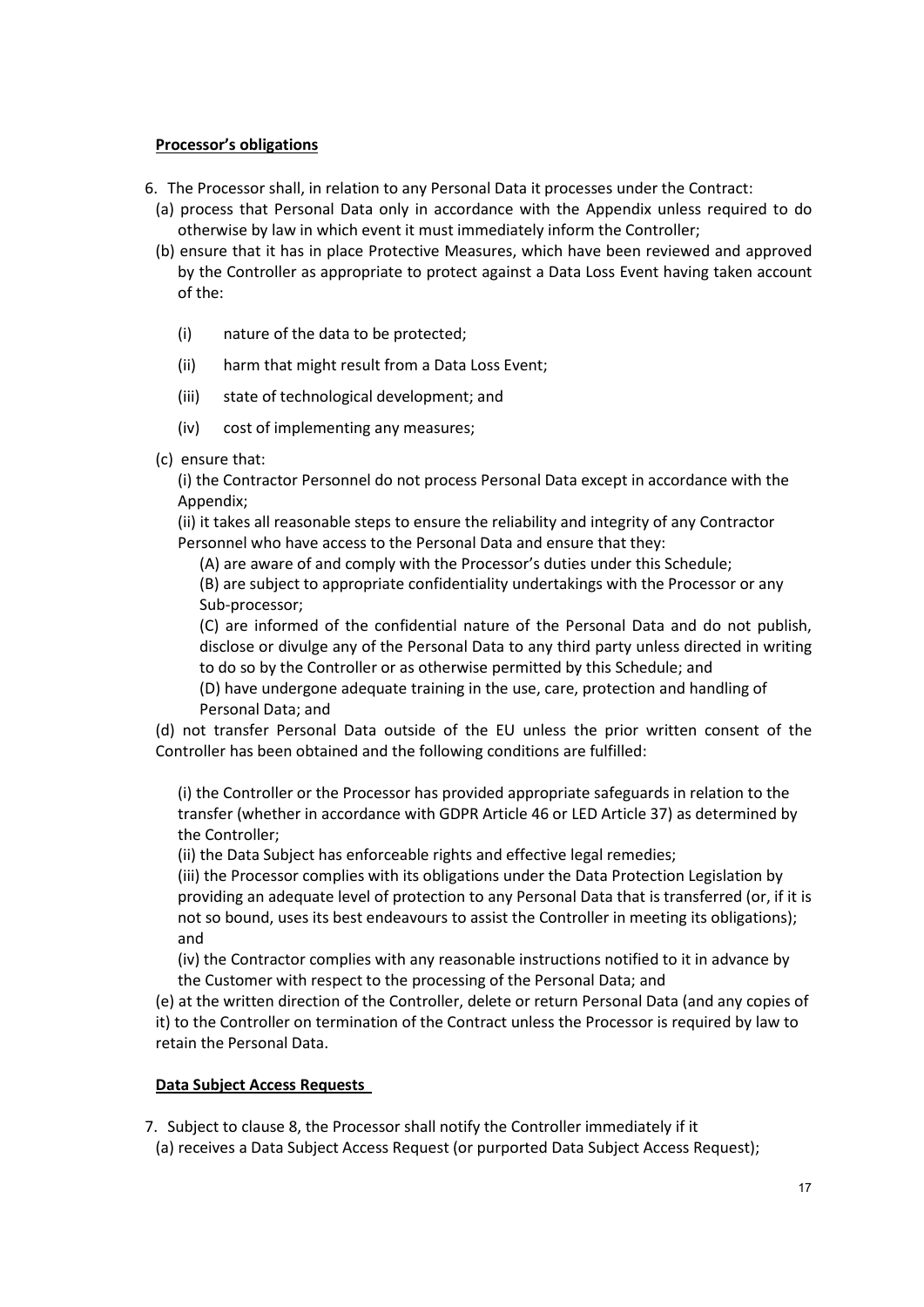- (b) receives a request to rectify, block, restrict or erase any Personal Data;
- (c) receives any other request, complaint or communication relating to either of the Controller's or the Processor's obligations under the Data Protection Legislation;
- (d) receives any communication from the Authority or any other regulatory authority in connection with Personal Data processed under this Contract;
- (e) receives a request from any third party for disclosure of Personal Data where compliance with such request is required or purportedly required by law; or
- (f) becomes aware of a Data Loss Event.
- 8. The Processor's obligation to notify under clause 7 shall include the provision of further information to the Controller, as details become available.
- 9. The Processor shall provide the Controller with full assistance in relation to the performance of its obligations under Data Protection Legislation and in relation to any complaint, communication or request made under clause 7 (and insofar as possible within the timescales reasonably required by the Controller) including by promptly providing:
	- (a) the Controller with full details and copies of the complaint, communication or request;

(b) such assistance as is reasonably requested by the Controller to enable the Controller to comply with a Data Subject Access Request within the relevant timescales set out in the Data Protection Legislation;

- (c) the Controller, at its request, with any Personal Data it holds in relation to a Data Subject; or
- (d) assistance as requested by the Controller following any Data Loss Event or the exercise by the Authority of any of its functions.

#### **Keeping of records**

- 10. The Processor shall maintain sufficient complete and accurate records and information to demonstrate its compliance with this Schedule.
- 11. On receipt of a written request from the Controller to do so, the Processor shall make all or any of the records under clause 10 above available.
- 12. The Processor shall allow for and facilitate any lawful inspections or audits of its processing activities whether carried out by the Controller or its designated auditor or by the Authority, or otherwise required under the Data Protection Legislation.

#### **Sub-processing**

- 13. The Processor may only permit any Sub-processor to process any Personal Data relating to the Contract if it has first:
	- (a) notified the Controller in writing of the intended Sub-processor and processing;
	- (b) obtained the Controller's written consent;